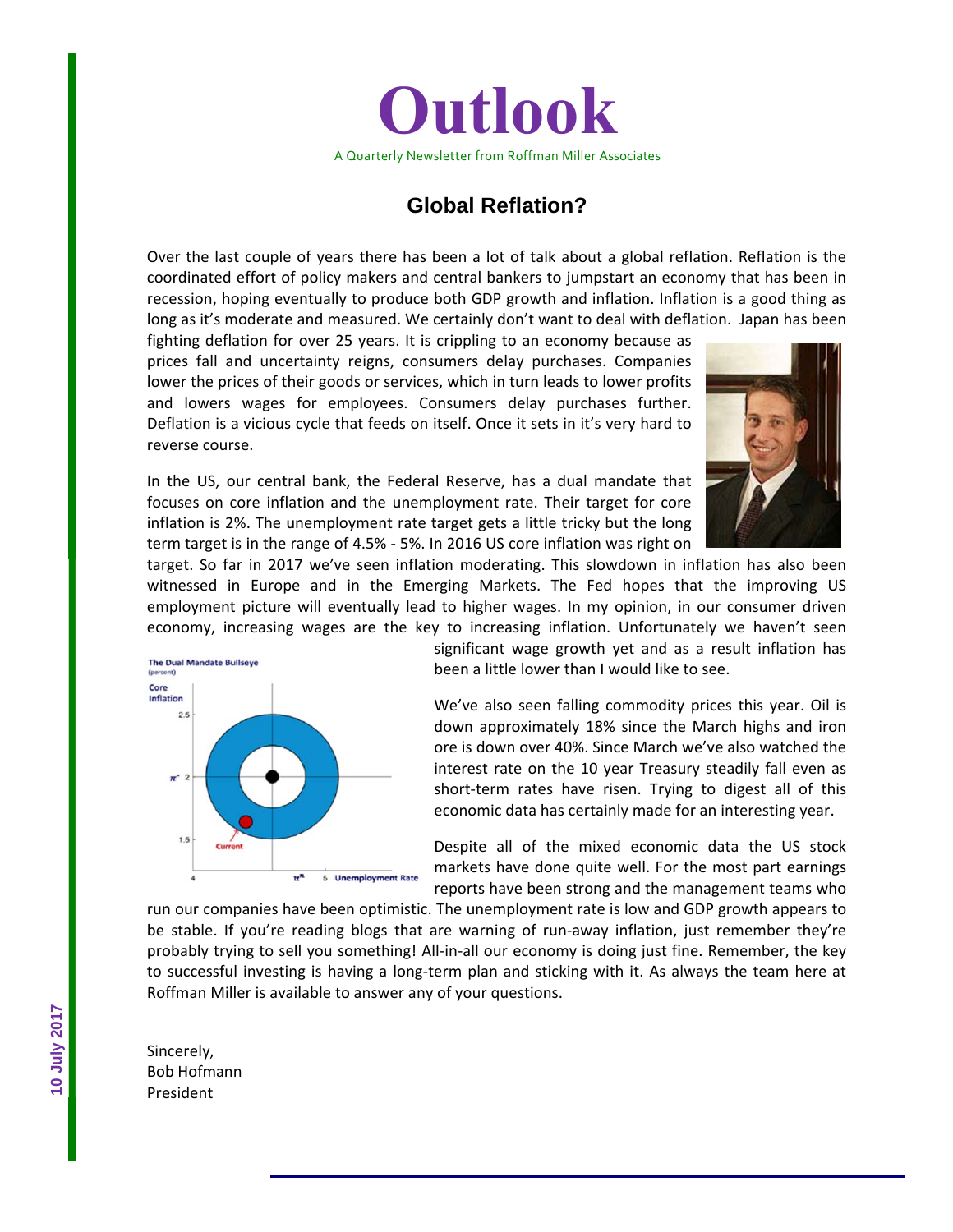# **Money Market Reform and Your Schwab Account**

Driven by events that occurred during the 2008 financial crisis, the Securities and Exchange Commission (SEC) implemented a series of changes to the regulations that govern money market funds (MMFs). The first group of changes occurred in 2010 and was related primarily to portfolio composition and the ability to suspend redemptions in times of stress. The second group of changes was announced in July 2014 and included many additional and significant reforms. These new rules are intended to increase fund liquidity and to protect investors. The changes necessary to comply with the SEC rules relating to *Variable Net Asset Value* (NAV), *Liquidity Fees*, and *Redemption Gates*, went into effect October 2016.

The good news is that we don't expect any of our clients to be meaningfully impacted by the Money Market Fund Reform rules.

One effect of the regulations is that brokerage accounts will not be eligible to use a 'sweep' money market Fund. What does this mean? If your account currently has a sweep money market, then when interest is earned, a dividend is paid, or a position sold, the cash automatically sweeps into a money market account each night. Recently opened accounts have not had access to sweep funds for over five years, and new accounts will use either the Schwab Bank Sweep feature or the Schwab One Interest feature for cash management. The Schwab Bank Sweep deposits are FDIC insured. The Schwab One Interest feature will be available for taxable accounts but not retirement accounts. Both the Schwab Bank Sweep and the Schwab One Interest feature currently pay 0.10%.

#### Purchased Money Market Funds to Maximize Cash Returns

For any number of reasons, many of our clients hold large amounts of cash from time to time. If this sounds like you, your Investment Manager will probably consider a purchased money market fund. Don't be turned off by the term "purchased" because there are no transaction costs involved, but a trade is required to buy or sell these funds. The benefit of these funds is that they have a higher yield than the non-money market cash features. However, the higher yields come with minimum initial and ongoing balances. Cash settlement is in one day, so there is not a great impact on liquidity. But as you can see, the regulations are forcing investors to be more conscious of their cash management decisions – something that Roffman Miller would have been doing anyway.

Another change is which money markets will be available for you to purchase. Depending on your account's registration, Schwab may deem your account as either for a *retail* investor or *institutional* investor and this distinction will decide the account's eligibility for various money market funds. (Unless your account is a pension trust, it's most likely considered a retail account). The bottom line is that regardless of your account's registration, Schwab has an excellent lineup of available money markets.

Looking ahead, more changes will take place. Although there is no timeline given, we expect Schwab may switch accounts now using money market sweep accounts to either the Schwab Bank Sweep or Schwab One Interest cash feature mentioned previously. If this happens Schwab will notify both you and Roffman Miller. As always, if you ever have any questions or concerns please contact your Investment Manager.

Kevin Cooke, Investment Manager

## **Fraud Alert: Phishing Campaigns reported at Schwab**

Phishing is when you receive a fraudulent email that appears to be sent by a reputable company, in this case Charles Schwab. The email may provide a link to a legitimate‐looking Schwab website and prompt you to provide personal information.

#### **Charles Schwab will not ask you to provide information by email**.

If you receive a suspected fraudulent email please:

- 1. **DO NOT click links** within the email and **DO NOT provide any personal information**.
- 2. Forward a copy of the email **as an attachment**, if possible, to us.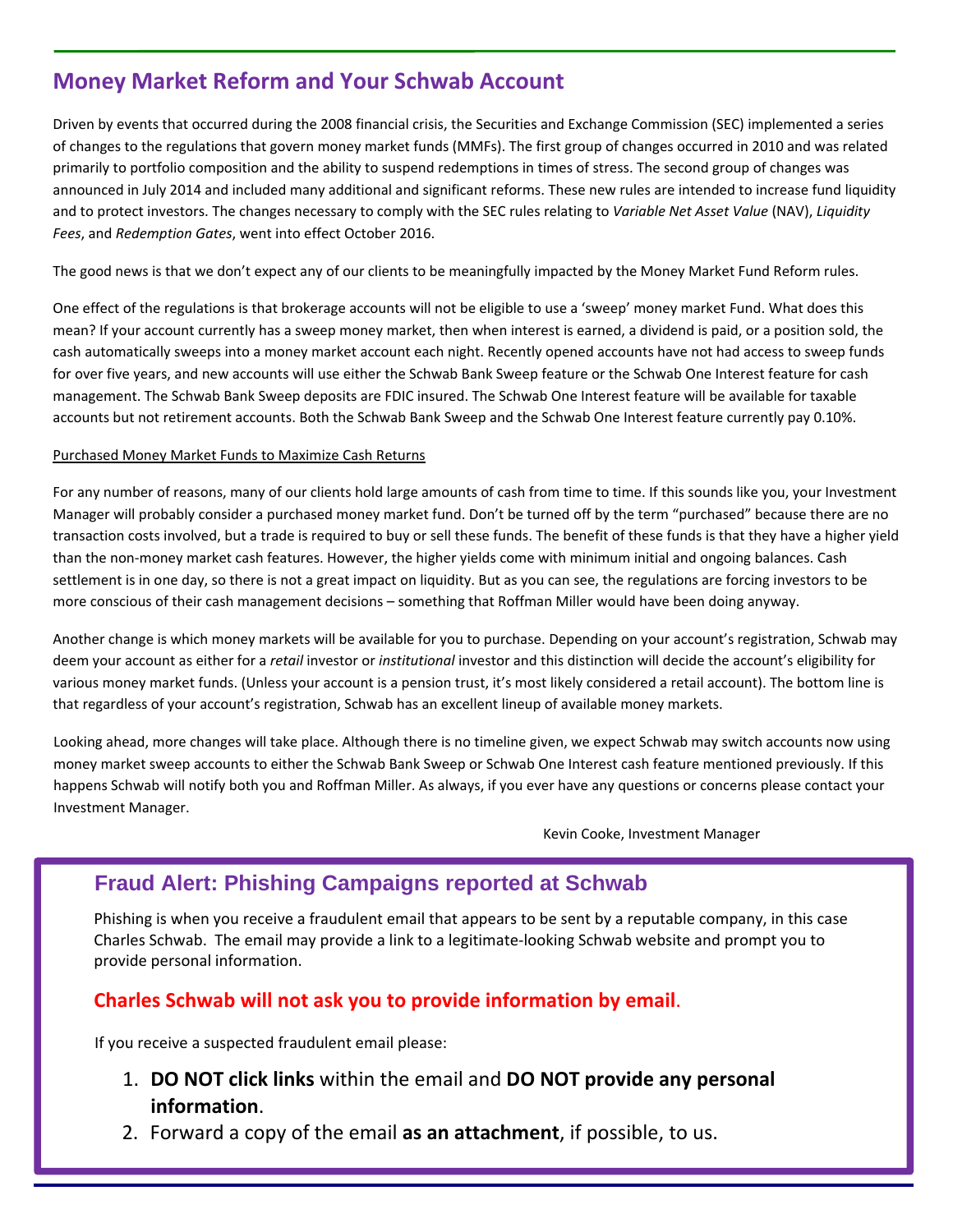### **Fixed Income Corner**

I have written several times in past newsletters about not "losing any money" and earning your purchased yield‐to‐maturity when holding a bond to maturity, which is always our intent when we build a bond ladder. But this can be a difficult concept for some people to grasp when interest rates move up and bond prices move down the way they have over the last year. The 10-year treasury bond hit an all-time low of 1.367% on July 5<sup>th</sup> of last year which, on the one year anniversary as I write this, is a good reminder of how quickly things can change in the market. You should know what to expect from your bonds and why, despite a little red ink on your statement, you *want* interest rates to move higher.

Below is a graph of a sample 7‐year corporate bond over what I believe would be a fairly aggressive rising interest rate environment. The red line indicates the market interest rate for corporate bonds as time progresses over the next seven



years, almost doubling from 2% to nearly 4%. The green line, representing the price of our sample bond, falls initially with the rapid rise in rates. Eventually though the bond price recovers and pays us face value at maturity, reversing the earlier paper losses.

There are many moving components that make predicting interest rates and bond prices difficult or impossible, but I hope this graphic example is reassurance that short of an unforeseen default, your bonds' prices won't fall off into the abyss just because rates are rising. In addition, while interest rates are moving higher we would be reinvesting your shorter term bonds at those

higher interest rates as they mature. This is why, in my opinion, the bond ladder structure is the right approach and why we want to see higher interest rates. Before you know it we'll be reinvesting that 7-year bond at maturity. We'll all be seven years older but there's no bond math to make us feel better about that!

Ryan Crooks, Investment Manager

### **Researching Retirement**

Those of you who have known me for any period of time know that I spent my life helping people take charge of their financial future. Now, 11 months into my own retirement, I have been hard at work researching, studying, and interviewing numerous retired persons and I have come up with a new theory on retirement. While many think that the most important element in preparing for the golden years is their financial health, there are two other equally important considerations: your physical health and your mental health. The key to retirement is a combination of these three factors, and the answer to the question 'when is the best time to retire?' should incorporate them all.

It wasn't a bad thing to be narrowly focused on financial aspect of planning – we have had many happy clients retire over the years. But now I was very excited about my new approach. Maybe it could be the basis for a new book. I could spend chapters on the mental and physical preparation required for a successful retirement. I really thought that I had something new and different here. That was before I explained this new discovery to my wife. Her response was, "isn't that the same old thing Ben Franklin wrote.. something about healthy, wealthy and wise?"

I'm happy to report that I am enjoying retirement. As my wife often says, "we are blessed" (she is a very smart lady and a great partner who keeps me on track). We often find things about retirement and growing older to laugh about. Some are our own experiences, others are from friends. Going forward I would like to share these stories with you. I thought it would be nice if you, our clients, had a forum to share your stories about retirement. Please contact me at peter@roffmanmiller.com and I will try to make this a regular part of our quarterly newsletter.

Wishing all of you a healthy, wealthy and wise year,

Peter Miller